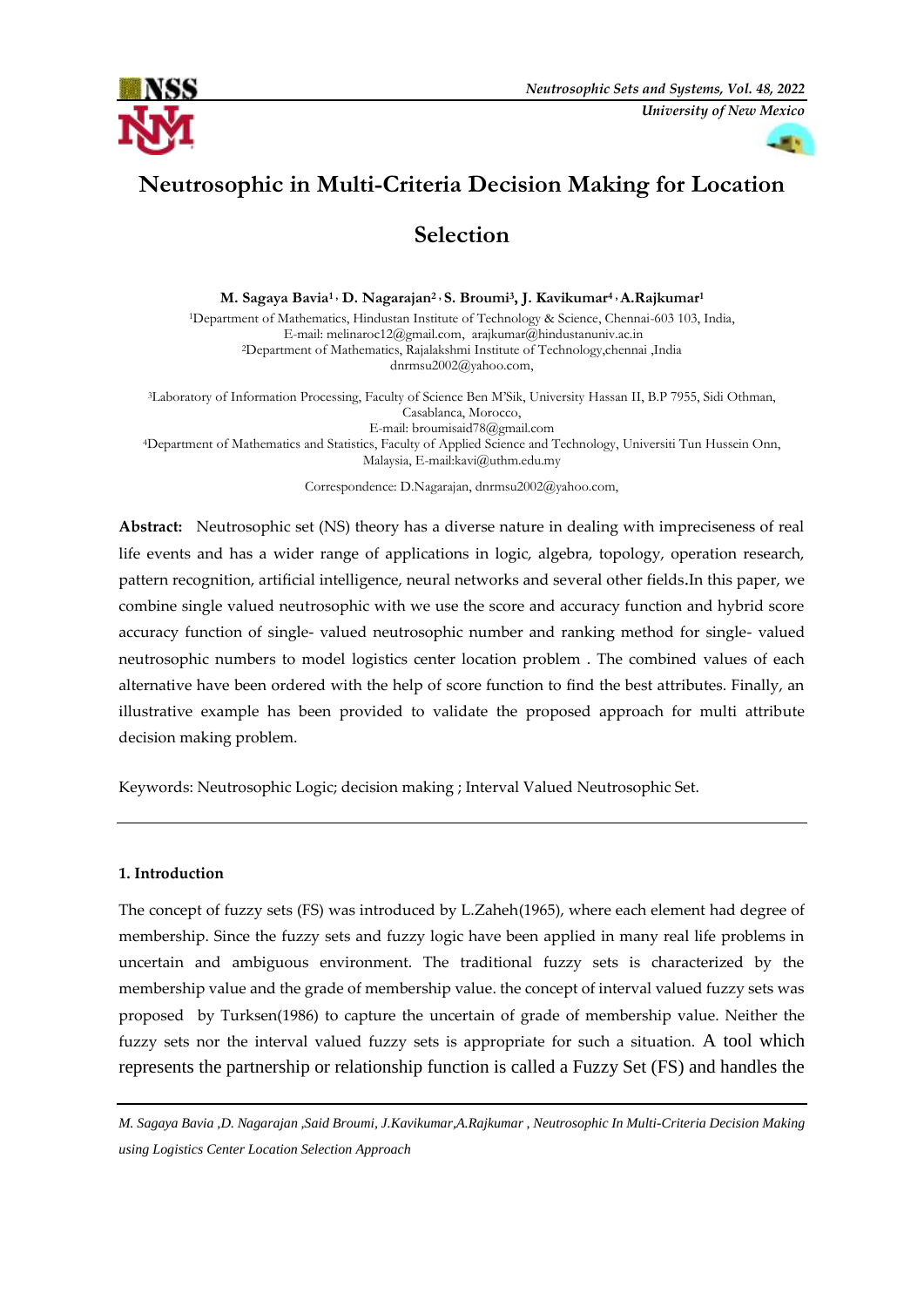real world problems in which generally some type of uncertainty exists. This concept was generalized by Atanassov to intuitionistic fuzzy set (IFS) which is determined in terms of membership (MS) and non-membership (NMS) functions, the characteristic functions of the set. Intuitionistic fuzzy sets (IFS) introduced by Atanassov(1986) as a generalization of FS, where besides the degree of membership  $\mu_A(x) \in [0,1]$  for each element x $\epsilon X$  to a set A there was considered a degree of non-membership $\vartheta_A(x)\in[0,1]$ , such that∀x  $\in$  X,  $\mu_A(x) + \vartheta_A(x) \leq 1$  the neutrosophic set (NS) was introduced by F.Smarandache who introduced the degree of indeterminacy(I) as independent component in 1998. In this paper, we combine single valued neutrosophic with we use the score and accuracy function and hybrid score accuracy function of single- valued neutrosophic number and ranking method for single- valued neutrosophic numbers to model logistics center location problem The combined values of each alternative have been ordered with the help of score function to find the best attributes. Finally, an an illustrative example has been provided to validate

Multi-criteria decision-making (MCDM) is a common offshoot of decision-making science. There are a huge number of MCDM techniques which assist individuals in constructing and solving decision problems that concern multiple criteria. Each technique has its own physiognomies and no single one is the best. The proper MCDM technique should be designated consistent with the problem structure. It is recognized that without integrating preference information, no unique optimal solution to an MCDM problem can be acquired. Regardless of the chosen MCDM technique for the problem we are dealing with, the significant phase is to achieve the decision factor weights. Either the subjective or objective method can regulate the criteria weights in MCDM techniques.

the proposed approach for multi attribute decision making problem.

#### 2. Review of Literature

The author in, [1] analyzed Spatially explicit seasonal forecasting using fuzzy spatiotemporal clustering of long-term daily rainfall and temperature data. And the authors of, [2] analyzed Ambient Atmospheric Temperature Prediction Using Fuzzy Knowledge –Rule Base for Inland Cities in India. [3] Analysis a new Approach and Applications, International Journal of Research in Computer and Communication Technology. [4] examined Project Schedule Uncertainty Analysis Using Fuzzy Logic, Project Management Institute. [5] Analyzed the Power Flow Analysis Using Fuzzy Logic [6] proposed Types of Neutrosophic Graphs and neutrosophic Algebraic Structures together with their Applications in Technology. [7] proposed a new approach for Single Valued Neutrosophic Graphs. [8] Proposed a method for On Bipolar Single Valued Neutrosophic

[1] Graph. [9] Proposed various types of Interval Valued Neutrosophic Graphs.[10] proposed Isolated Single Valued Neutrosophic Graphs [11] examined bipolar single valued neutrosophic graphs. [12] Proposed Single-Valued Neutrosophic Minimum Spanning Tree and Its Clustering Method. [13] proposed Fuzzy based approach for weather advisory system. [14] provided Weather Forecasting using Fuzzy Neural Network (FNN) and Hierarchy Particle Swarm Optimization

*M. Sagaya Bavia ,D. Nagarajan , Said Broumi, J.Kavikumar , A.Rajkumar,Neutrosophic In Multi-Criteria Decision Making using Logistics Center Location Selection Approach*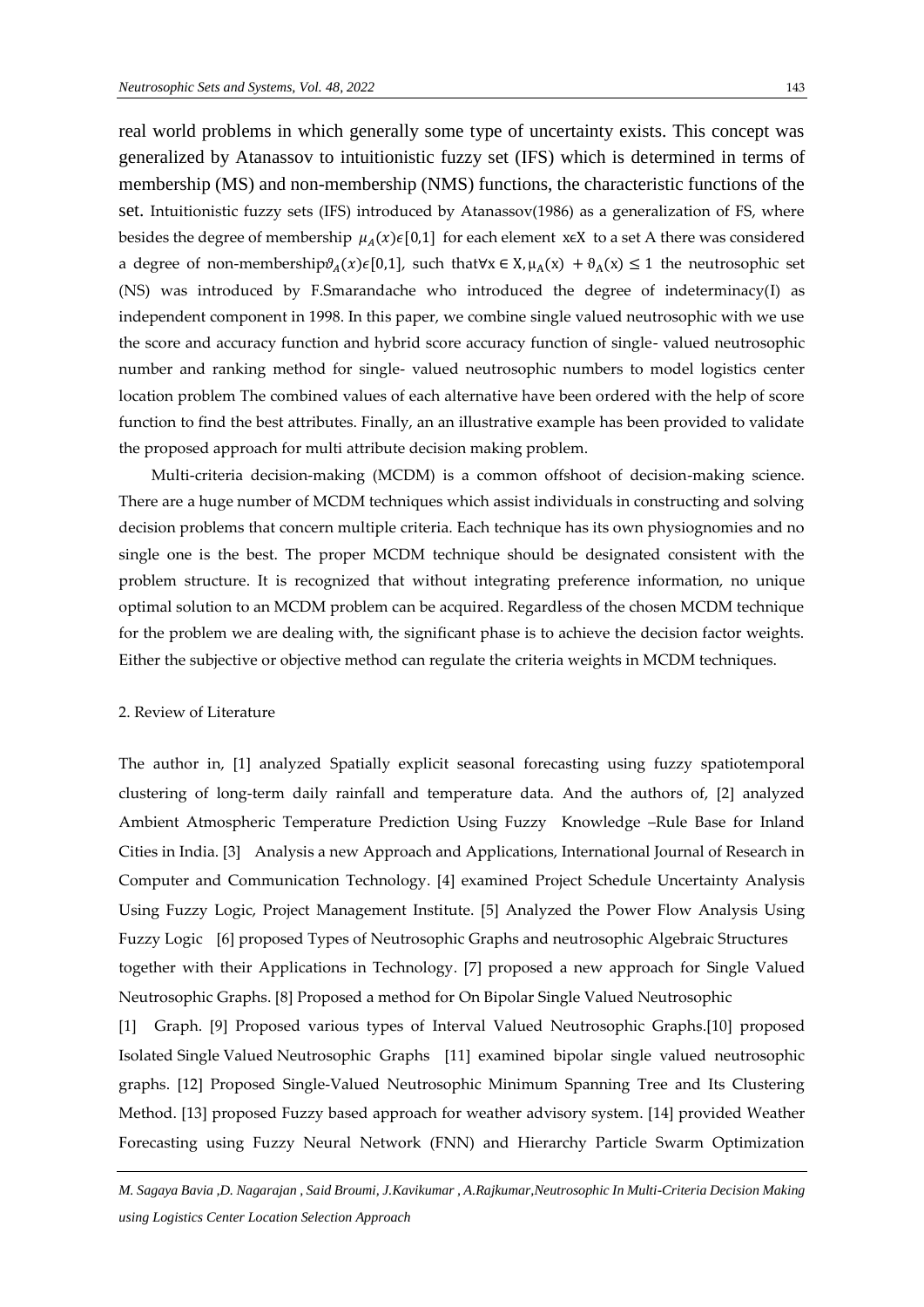Algorithm (HPSO). [15] proposed Spanning Tree Problem with Neutrosophic Edge Weigh. [16] A new algorithm for finding minimum spanning trees with undirected neutrosophic graphs. [17] The role of single valued neutrosophic sets and rough sets in smart city: imperfect and incomplete information systems. [18] Review on Neutrosophic Set and Its Development. [19] proposed Long-Term Weather Elements Prediction in Jordan using Adaptive Neuro-Fuzzy Inference System (ANFIS) with GIS Techniques [20] Neutrosophic Sets: An Overview . [21] proposed a new A new perspective ontraffic control management using triangular interval type-2 fuzzy sets and interval neutrosophic sets. [22] analyzed Minimum Spanning Tree Problem with Single-Valued Trapezoidal Neutrosophic Number [23] Single Valued Neutrosophic Graphs:

Degree. [24] Concept of a application of Dijkstra algorithm for solving interval valued neutrosophic shortest path problem. [25] Analysed Minimum Spanning Tree in Trapezoidal Fuzzy Neutrosophic Environment. [26] proposed a methodology Shortest Path problem by minimal spanning tree algorithm using bipolar neutrosophic numbers. [27] A new concept of matrix algorithm for MST in undirected interval valued neutrosophic graph.[28] Analysis about the Logistics Center Location Selection approach Based on Neutrosophic Multi-Criteria Decision Making

#### 3. Preliminaries

3.1 Neutrosophic set

Neutrosophy is a branch of philosophy identified by Florentin Smarandache in 1980.

Definition 1:

Assume that X be an universe o discourse.then a neutrosophic sets N can be dehined as follows;

 $N = \{ \langle x: T_N(x), I_N(x), F_N(x) \rangle / \; x \in X \}$  (1) Here the functions T, I, F define respectively the membership degree, indeterminacy degree and the

non-membership degree of the element x∈ X to the set N. the three functions T, I and F satisfy the following the conditions:

T, I, F:X → ]0<sup>-</sup>, 1<sup>+</sup>[  $0^- \leq \sup T_A(x) + \sup I_A(x) + \sup F_A(x) \leq 3$  $+$  (2) For two neutrosophic sets  $M = \{ \langle x : T_M(x), I_M(x), F_M(x) \rangle / \langle x \in X \}$  and  $N = \{ \langle x : T_N(x), I_N(x), F_N(x) \rangle / \langle x \in X \}$  the two relations are defined as follows:  $M \subseteq N$  if and only if  $T_M(x) \leq T_N(x)$ ,  $I_M(x) \geq I_N(x)$ ,  $F_M(x) \geq F_N(x)$ M =N if and only if  $T_M(x) = T_N(x)$ ,  $I_M(x) = I_N(x)$ ,  $F_M(x) = F_N(x)$ Definition 2:

Complement of neutrosophic sets:

For any set  $M = \{ \langle x : T_M(x), I_M(x), F_M(x) \rangle / \}$   $x \in X \}$ , then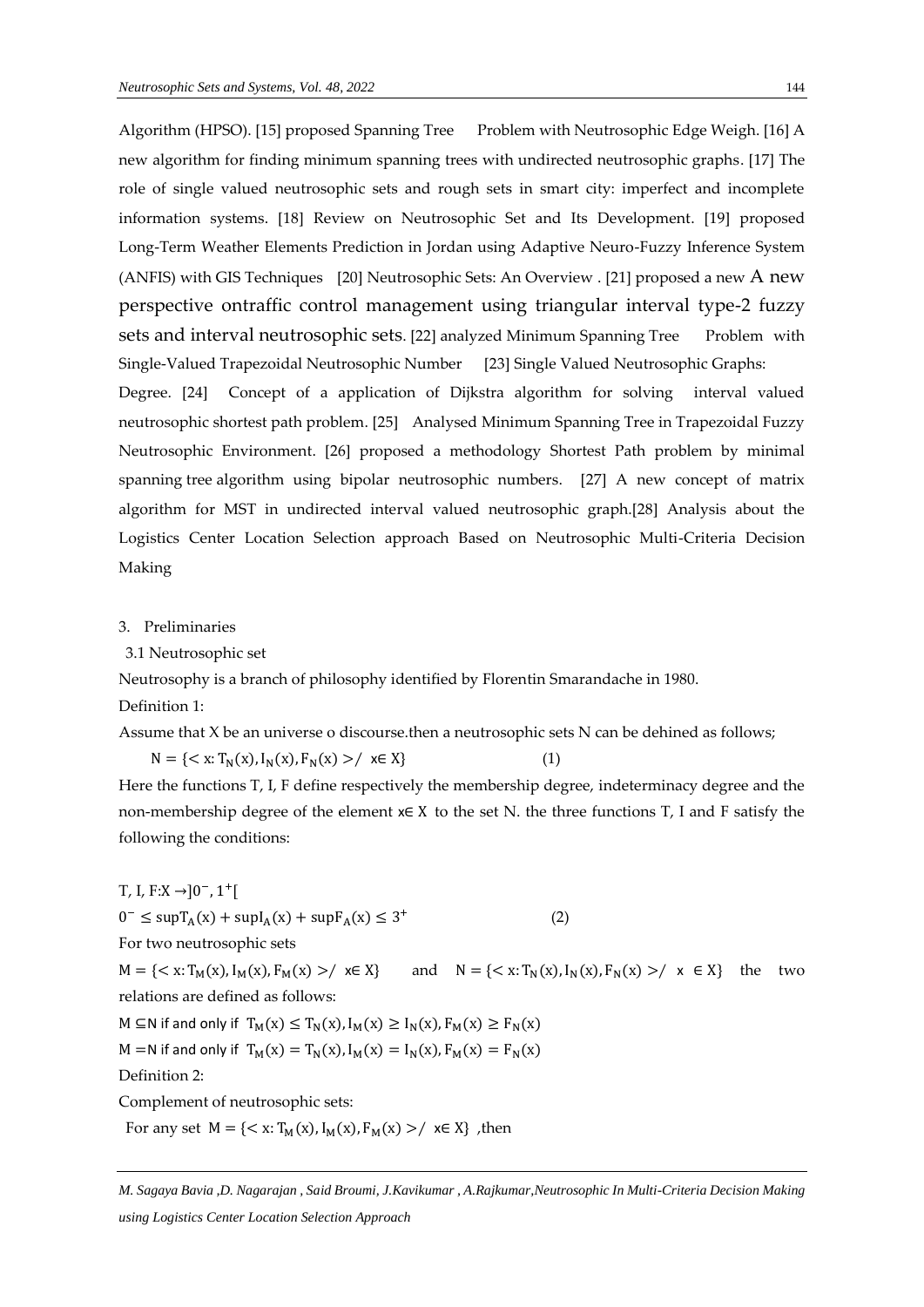$M' = \{ \langle x : F_M(x), 1 - I_M(x), T_M(x) \rangle / \langle x \in X \}$  (3) Definition 3:

Single valued neutrosophic number (SVNN)

Let X be a universe of discourse with generic element in X denoted by x. A SVNS M in X is characterized by a truth-membership function  $T_M(x)$ , a indeterminacy-membership function  $I_M(x)$ and a falsity-membership function  $F_M(x)$ . Then, a SVNS M can be written as follows:

 $M = \{ \langle x : T_M(x), I_M(x), F_M(x) \rangle / \langle x \in X \}$  where  $T_M(x), I_M(x), F_M(x) \in [0,1]$  for each point x in X. Since no restriction is imposed in the sum of  $t M(p)$ , i M (p) and f M (p),

it satisfies  $0^- \leq \sup T_A(x) + \sup I_A(x) + \sup F_A(x) \leq 3^+$ . For a SVNS M in the triple <  $T_M(x)$ ,  $I_M(x)$ ,  $F_M(x) >$  is called single valued neutrosophic number (SVNN).

4. MCGDM method based on hybrid – score accuracy functions under single valued neutrosophic environment

Assume that  $B = \{B_1, \ldots, B_n\}$  ( $n \ge 2$ ) be the set of logistics centers,  $K = \{K_1, K_2, \ldots, K_q\}$  (q≥2) be the set of criteria and  $E = \{E_1, E_2, ..., E_m\}$  (m  $\geq$  2) be the set of decision makers or experts.

The weights of the decision makers and criteria are not previously assigned, where the information about the weights of the decision- makers is completely unknown and information about the weights of the criteria is incompletely known in the group decision making problem. In such a case, we develop a method based on the hybrid score – accuracy function for MCDM problem with unknown weights under single-valued neutrosophic environment using linguistic variables. The steps for solving MCGDM by proposed approach have been presented below is discussed

Algorithm Step 1: Formation of the decision matrix Step 2: Calculate hybrid score accuracy matrix Step 3: Calculate the average matrix Step 4: Determination of decision maker's weights Step 5: Calculate collective hybrid score accuracy matrix Step 6: Weight model for criteria Step 7: Ranking of alternatives Step 8: End

*M. Sagaya Bavia ,D. Nagarajan , Said Broumi, J.Kavikumar , A.Rajkumar,Neutrosophic In Multi-Criteria Decision Making using Logistics Center Location Selection Approach*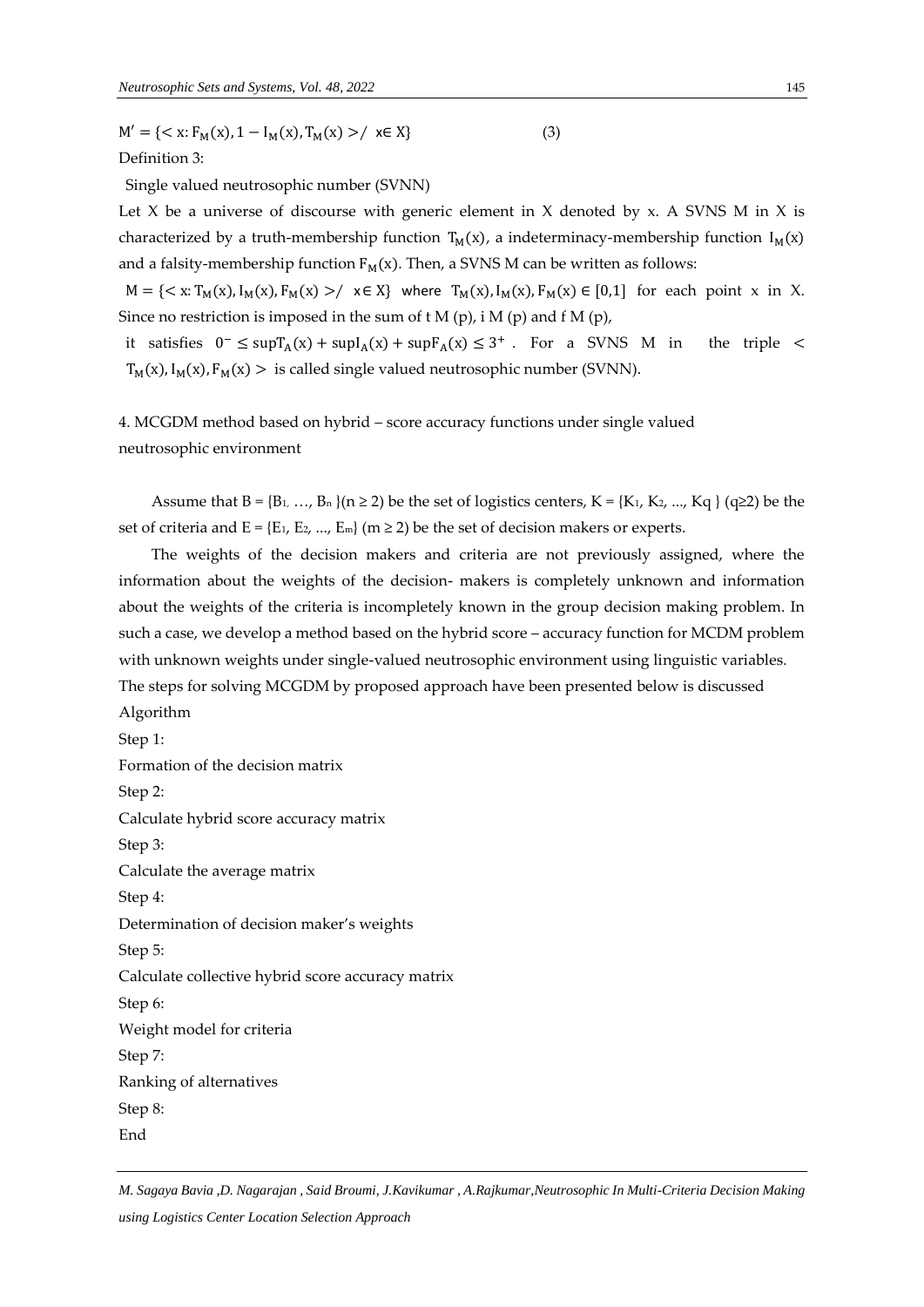#### 5. Methodology:

The following illustration is suppose that a state government wants to construct tan eco-tourism park for the development of state tourism and especially for the mental refreshment of children. After initial screening three potential spots namely spot-1  $(P_1)$ , spot-2  $(P_2)$ , spot-3  $(P_3)$ . A team of three decision makers namely  $D_1, D_2, D_3$  has been constructed a neutrosophic sets for selecting the most suitable spot with respect to the following attributes:

Ecology  $(C_1)$  $Cost (C<sub>2</sub>)$ Technical facility (C<sub>3)</sub> Transport (C4) Risk factors (C5)

Assume that a new modern logistic center is required in a town. There are three spot P<sub>1</sub>, P<sub>2</sub>, P<sub>3</sub>. A committee of four decision makers or experts namely,  $D_1$ ,  $D_2$ ,  $D_3$  has been formed to select the most appropriate location on the basis of five criteria adopted from the study [6] namely, C1,C2,C3,C4,C5.Thus the three decision makers use linguistic variables to rate the alternatives with respect to the criterion and construct the decision matrices as follows: Step 1:

Formation of the decision matrix

|                | $D_1$          | $C_1$           |                 | C <sub>2</sub>  | $C_3$           |                 | $C_4$           | C <sub>5</sub>  |
|----------------|----------------|-----------------|-----------------|-----------------|-----------------|-----------------|-----------------|-----------------|
| $P_1$          |                | (0.7, 0.4, 0.4) |                 | (0.7, 0.4, 0.3) | (0.8, 0.1, 0.1) |                 | (0.7, 0.2, 0.1) | (0.6, 0.5, 0.5) |
| P <sub>2</sub> |                | (0.4, 0.3, 0.6) |                 | (0.5, 0.2, 0.5) | (0.6, 0.2, 0.2) |                 | (0.7, 0.3, 0.3) | (0.4, 0.3, 0.4) |
| $P_3$          |                | (0.4, 0.2, 0.3) |                 | (0.8, 0.1, 0.3) | (0.5, 0.4, 0.4) |                 | (0.5, 0.2, 0.2) | (0.7, 0.3, 0.2) |
|                | D <sub>2</sub> | C <sub>1</sub>  |                 | C <sub>2</sub>  | $\mathbb{C}_3$  |                 | $C_4$           | C <sub>5</sub>  |
| $P_1$          |                | (0.5, 0.2, 0.3) |                 | (0.7, 0.4, 0.4) | (0.8, 0.2, 0.2) |                 | (0.5, 0.2, 0.2) | (0.5, 0.5, 0.4) |
| P <sub>2</sub> |                | (0.5, 0.4, 0.4) |                 | (0.5, 0.2, 0.4) | (0.5, 0.3, 0.3) |                 | (0.8, 0.3, 0.3) | (0.4, 0.1, 0.4) |
| $P_3$          |                | (0.4, 0.2, 0.5) |                 | (0.8, 0.2, 0.2) | (0.5, 0.3, 0.3) |                 | (0.7, 0.2, 0.2) | (0.7, 0.4, 0.2) |
|                |                |                 |                 |                 |                 |                 |                 |                 |
|                | $D_3$          | C <sub>1</sub>  | C <sub>2</sub>  |                 | $\mathsf{C}_3$  | $C_4$           |                 | C <sub>5</sub>  |
| $P_1$          |                | (0.7, 0.4, 0.3) | (0.8, 0.2, 0.1) |                 | (0.6, 0.3, 0.3) | (0.7, 0.2, 0.5) |                 | (0.5, 0.6, 0.5) |
| P <sub>2</sub> |                | (0.6, 0.2, 0.3) | (0.5, 0.1, 0.3) |                 | (0.7, 0.4, 0.4) | (0.5, 0.3, 0.4) |                 | (0.3, 0.4, 0.4) |
|                |                |                 |                 |                 |                 |                 |                 |                 |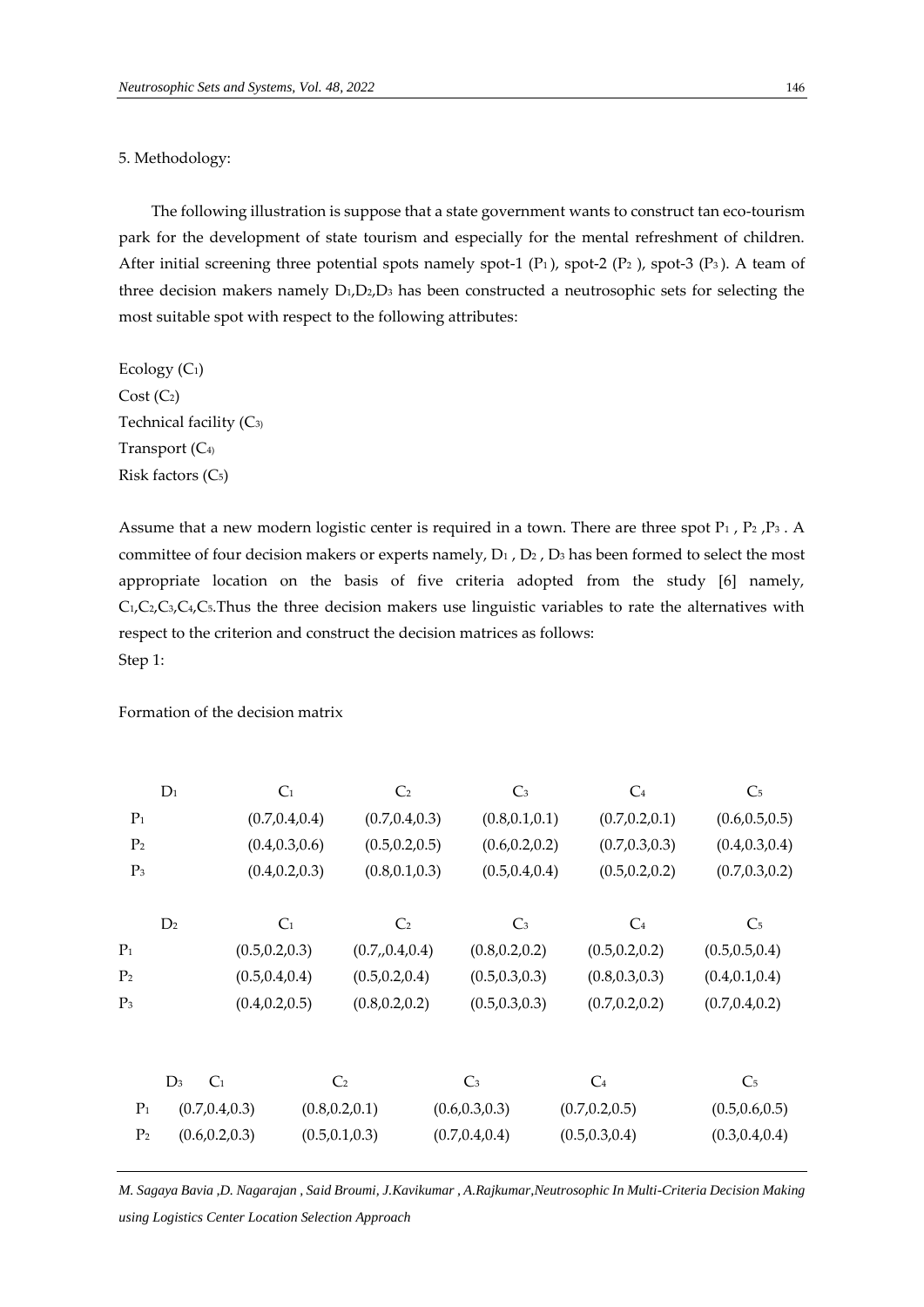| (0.6, 0.2, 0.3) | (0.6, 0.4, 0.2) | (0.5, 0.3, 0.3) | (0.7, 0.4, 0.2) | (0.5, 0.6, 0.4) |
|-----------------|-----------------|-----------------|-----------------|-----------------|
|                 |                 |                 |                 |                 |

Step 2:

Calculate hybrid score accuracy matrix

Now we use the above method for single valued neutrophic group decision making to choice appropriate location. We take  $\alpha$ = 0.5 for demonstrating the computing procedure

Calculate hybrid score – accuracy matrix

Hybrid score- accuracy matrix can be obtained from above decision matrix using equation

$$
h_{ij}^s = \frac{1}{2}\alpha(1+t_{ij}^s - f_{ij}^s) + \frac{1}{3}(1-\alpha)(2+t_{ij}^s - i_{ij}^s - f_{ij}^s)
$$

are given below respectively. HYBRID SCORE MATRIX FOR D<sup>1</sup>

 $H_1$ 

| $\binom{1}{1}$     | $\mathcal{C}_2$                | $\mathbb{C}_3$ | $\Gamma_4$ | $\mathcal{C}$ |
|--------------------|--------------------------------|----------------|------------|---------------|
| $P_1$ 0.6417       | 0.6833 0.8583 0.8000 0.5417    |                |            |               |
| $P_2 \quad 0.4500$ | 0.5500 0.7167 0.7000 0.5333    |                |            |               |
| $P_3$ 0.5917       | 0.7750  0.5583  0.6750  0.7417 |                |            |               |

HYBRID SCORE MATRIX FOR D<sup>2</sup>

 $H<sub>2</sub>$ 

|                                   |                | C <sub>1</sub> | C <sub>2</sub> | $C_3$                       | $C_4$  | C <sub>5</sub> |
|-----------------------------------|----------------|----------------|----------------|-----------------------------|--------|----------------|
|                                   | $P_1$          | 0.6333         | 0.6417 0.8000  |                             | 0.6750 | 0.5417         |
|                                   | P <sub>2</sub> | 0.5583         | 0.5917         | 0.6167 0.7417               |        | 0.5667         |
|                                   | $P_3$          |                |                | 0.5083 0.8000 0.6167 0.7583 |        | 0.7250         |
| <b>HYBRID SCORE MATRIX FOR D3</b> |                |                |                |                             |        |                |
| $H_3$                             |                |                |                |                             |        |                |
|                                   |                | C <sub>1</sub> | C <sub>2</sub> | $C_3$                       | $C_4$  | C <sub>5</sub> |
|                                   | $P_1$          |                | 0.6833 0.8417  | 0.6583 0.6333               |        | 0.4833         |
|                                   | P <sub>2</sub> | 0.6750         | 0.6500         | 0.6417                      | 0.5750 | 0.4750         |
|                                   | $P_3$          | 0.6750         | 0.6833         | 0.6167                      | 0.7250 | 0.5250         |

Step 3: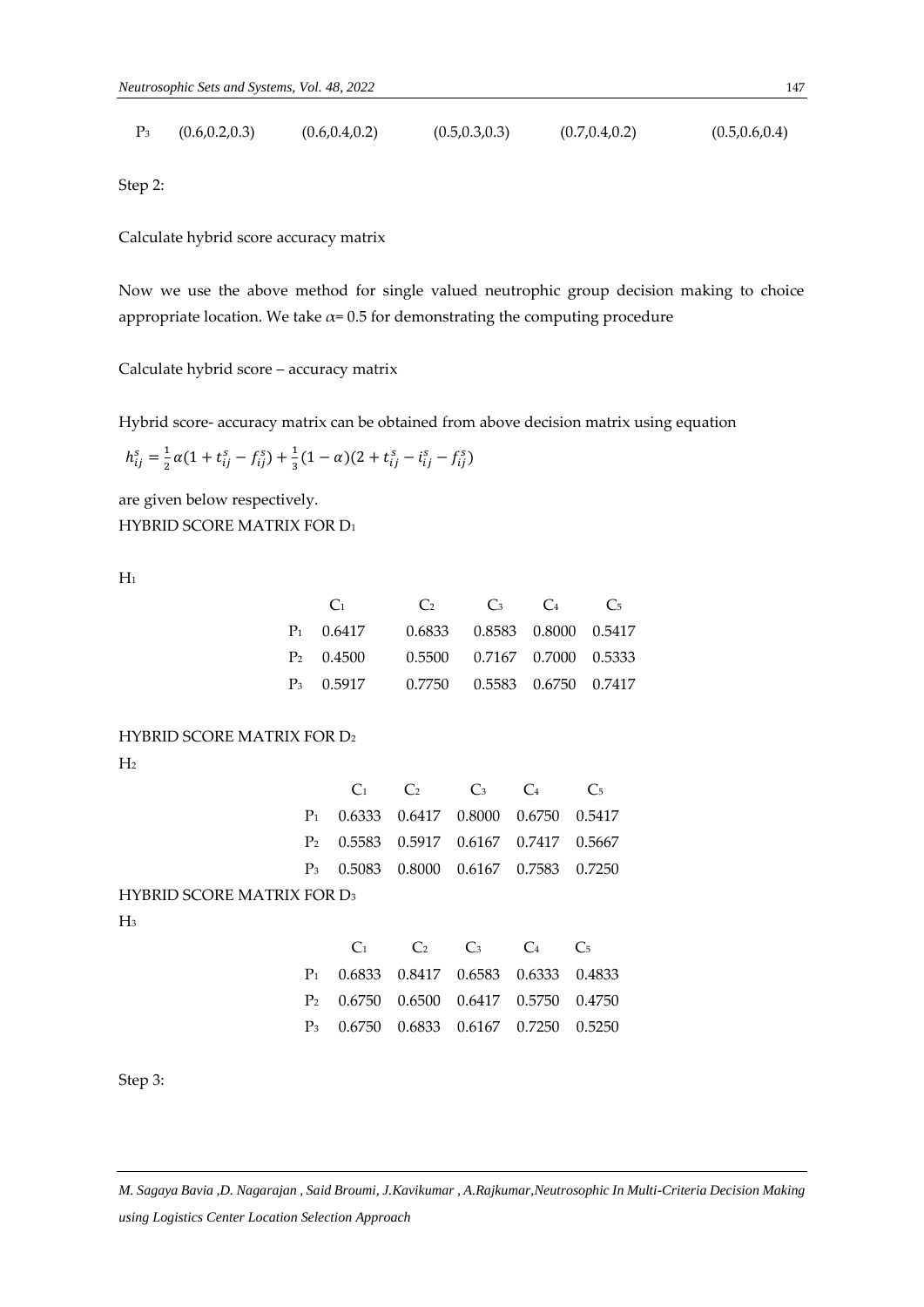Calculate the average matrix . Form the above hybrid score-accuracy matrix by using equation  $h_{ij}^* =$ 

1  $\frac{1}{m}\sum_{s=1}^{m}(h_{ij}^{s})$ .

We form the average matrix H\*

The average matrix

|  | 0.5611 0.5972 0.6583 0.6722 0.5250 |  |
|--|------------------------------------|--|
|  | 0.5917 0.7528 0.5972 0.7194 0.6639 |  |

The collective correlation co-efficient between  $H<sup>s</sup>$  and  $H<sup>*</sup>$  express follows by equation

$$
{\Omega _s} = \sum\limits_{i = 1}^n {\frac{{\sum\nolimits_{j = i}^{\rho } {h_{ij}^s{h_{ij}^*} } }}{{\sqrt {\Sigma _{j = 1}^{\rho }{{\left( {{h_{ij}^s}} \right)}^2}} }}\frac{1}{{\sqrt {\Sigma _{j = 1}^{\rho }{{\left( {{h_{ij}^*}} \right)}^2}} }}
$$

Here s={1,2,3} To find  $\Omega_1$ ,

|        |        | $H_1 \times H^*$ |        |        | $\rho$<br>$h_{ij}^1h_{ij}^*$<br>$j = i$ | ρ<br>$\left(h_{ij}^1\right)^2$<br>$i = 1$ | ρ<br>$(h_{ii}^*)^2$<br>$j=1$ |
|--------|--------|------------------|--------|--------|-----------------------------------------|-------------------------------------------|------------------------------|
| 0.4189 | 0.4935 | 0.6628           | 0.5622 | 0.2829 | 2.4203                                  | 1.5965                                    | 1.5201                       |
| 0.2525 | 0.3285 | 0.4718           | 0.4706 | 0.2800 | 1.8033                                  | 1.3391                                    | 1.3537                       |
| 0.3501 | 0.5834 | 0.3334           | 0.4856 | 0.4924 | 2.2449                                  | 1.5060                                    | 1.4939                       |
|        |        |                  |        |        |                                         |                                           |                              |

$$
\varOmega_{1}=\frac{2.4203}{1.5965\times1.5201}+\frac{1.8033}{1.3391\times1.3537}+\frac{2.2449}{1.3391\times1.4939}=0.4278
$$

 $\Omega_2 = 2.9937$ 

 $\Omega_3 = 2.9781$ 

Step – 4 Determination decision maker's weights

$$
\gamma_s = \frac{\Omega_s}{\sum_{s=1}^m \Omega_s}, 0 \le \gamma_s \le 1 \text{ for } s = 1, 2, 3, \dots, m
$$

From the equation we determine the weight of the four decision makers as follows :-

 $\Omega_1 + \Omega_2 + \Omega_3 = 6.3996$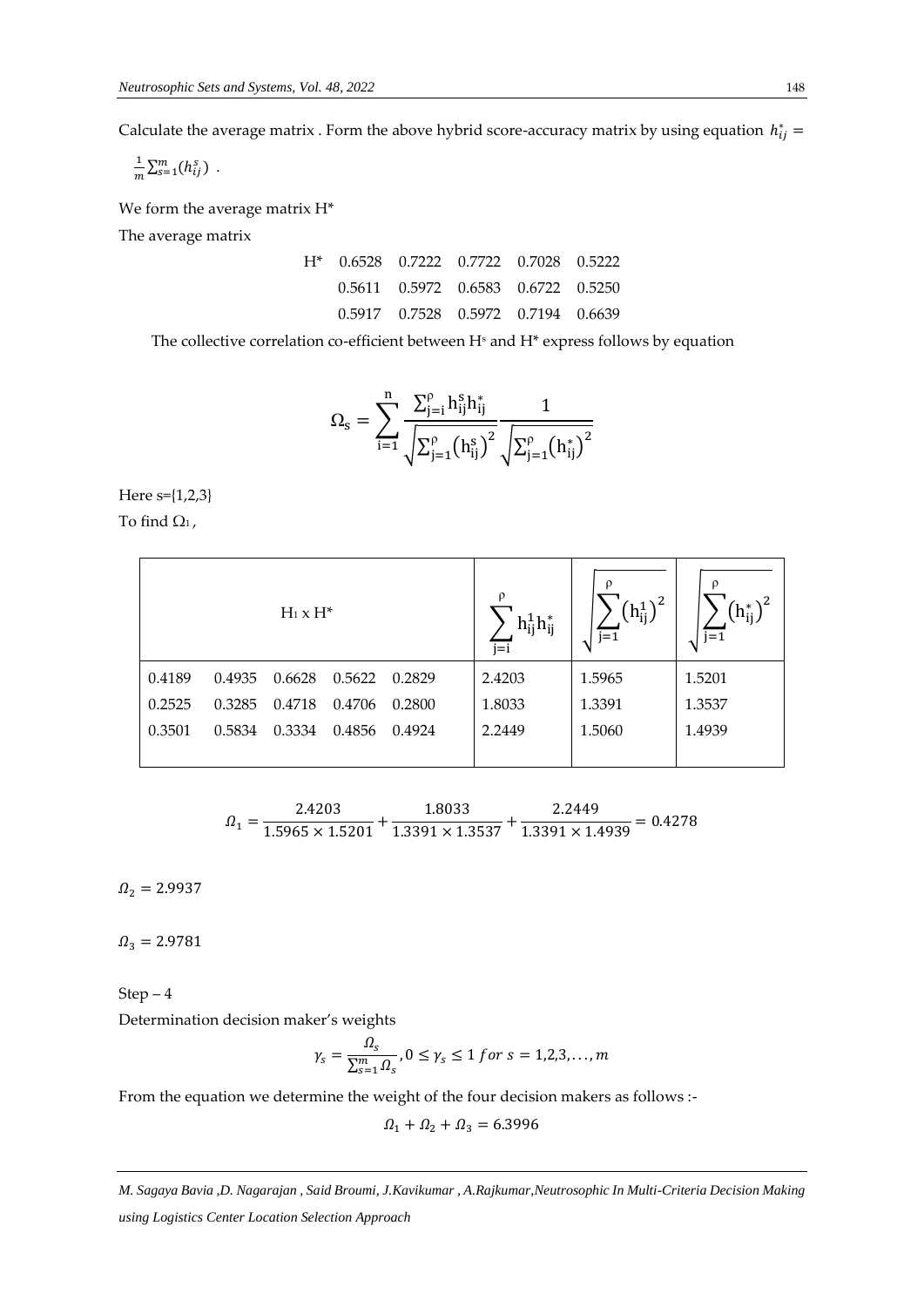$$
\gamma_1 = \frac{\Omega_1}{\Omega_1 + \Omega_2 + \Omega_3} = \frac{0.4278}{6.3996} = 0.0669
$$
  

$$
\gamma_2 = 0.4678
$$
  

$$
\gamma_3 = 0.4654
$$

Step 5:

Calculate collective hybrid score – accuracy matrix

Hence the hybrid score-accuracy values of the different decision makers choice are aggregated by equation  $\mathcal{H} = (h_{ij})n \times p = \sum_{s=1}^{m} \gamma_s h_{ij}^s$  and the collective hybrid score-accuracy matrix can be formulated as follows:

 $\gamma$ <sub>1</sub> × H<sup>1</sup> 0.0327 0.0349 0.0438 0.0408 0.0276 0.0230 0.0281 0.0366 0.0357 0.0272 0.0302 0.0395 0.0285 0.0344 0.0378

 $\gamma_2 \times H_2$  0.3008 0.3048 0.3800 0.3206 0.2573 0.2652 0.2810 0.2929 0.3523 0.2692 0.2415 0.3800 0.2929 0.3602 0.3444

 $\gamma_3 \times H_3$ 0.3239 0.3990 0.312 0.3002 0.2291 0.3200 0.3081 0.3042 0.2726 0.2252 0.3200 0.3239 0.2923 0.3437 0.2489

By adding all the above

| $\mathcal{H} = 0.657 \quad 0.739 \quad 0.736 \quad 0.662 \quad 0.514$ |  |                                         |  |
|-----------------------------------------------------------------------|--|-----------------------------------------|--|
|                                                                       |  | $0.608$ $0.617$ $0.634$ $0.661$ $0.522$ |  |
|                                                                       |  | 0.592 0.743 0.614 0.738 0.631           |  |

Step 6

Weight model for criteria

Assume that the information about criteria weights is incompletely known given as follows: weight vectors,

*M. Sagaya Bavia ,D. Nagarajan , Said Broumi, J.Kavikumar , A.Rajkumar,Neutrosophic In Multi-Criteria Decision Making using Logistics Center Location Selection Approach*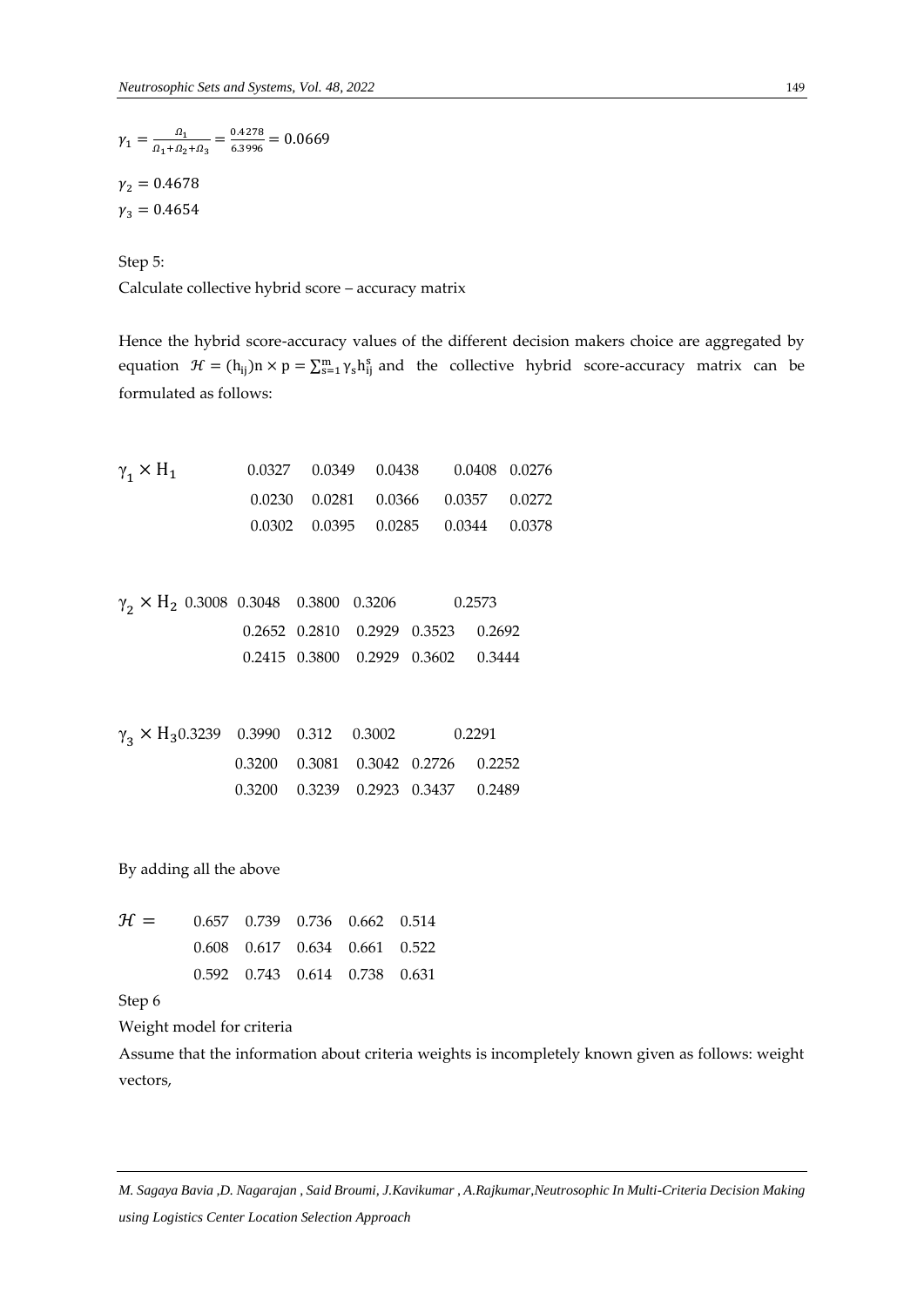Using the linear programming model Max  $\omega = \frac{1}{n}$  $\frac{1}{n} \sum_{j=1}^{p} \omega_j h_{ij}$  $\int_{j=1}^{p} \omega_j h_{ij}$ , we obtain the weight vector of the criteria as  $\omega$  =[0.1, 0.1, 0.25, 0.2, 0.15]. Step 7 Ranking of alternatives Using equation  $\psi(P_i) = \sum_{j=1}^{p} \omega^{i} h^{ij}$  we calculate the over all hybrid score-accuracy values  $\psi(P_i)$  (i = 1, 2, 3):  $\psi(P_1)=0.533$  $\psi(P_2)=0.491$  $\psi(P_3)=0.529$ Based on the above values of  $\psi(P_i)$  (i = 1, 2, 3, ) the ranking order of the locations are as follows:  $P_1 > P_3 > P_2$ 

Therefore the location  $P_1$  is the best location.

6. Conclusions

In this paper, the concept of single valued Neutrosophic set used with location problem tested with the help of score function. A possible application has been tackled through the usage of SVNS which will not only prove useful by itself but will help out keen researchers to solve other problems of uncertainties through similar procedures. The following paper demonstrated a new solution procedure to solve neutrosophic fuzzy sets with the contraction value based on real life decision making problems. This procedure proves quite feasible in many real life scenarios where else of decision making is the goal in mind.

References:

[1] M.B.Plain, B. Minasny, A.B. McBratney, R.W. Vervoort, Spatially explicit seasonal forecasting using fuzzy spatiotemporal clustering of long-term daily rainfall and temperature data. Hydrology and Earth System Sciences Discussions, 5, (2008), 1159-1189.

[2] D. A. Patel, R. A. Christian, Ambient Atmospheric Temperature Prediction Using Fuzzy Knowledge –Rule Base for Inland Cities in India, World Applied Sciences Journal, (2011), (2012), 1448-1452.

[3] C. Annamalai, Intuitionistic Fuzzy Sets: New Approach and Applications, International Journal of Research in Computer and Communication Technology, 3(3), (2014), 283-285.

[4] M. J. Liberatore, Project Schedule Uncertainty Analysis Using Fuzzy Logic, Project Management Institute, 33(4), (2002), 15-22.

*M. Sagaya Bavia ,D. Nagarajan , Said Broumi, J.Kavikumar , A.Rajkumar,Neutrosophic In Multi-Criteria Decision Making using Logistics Center Location Selection Approach*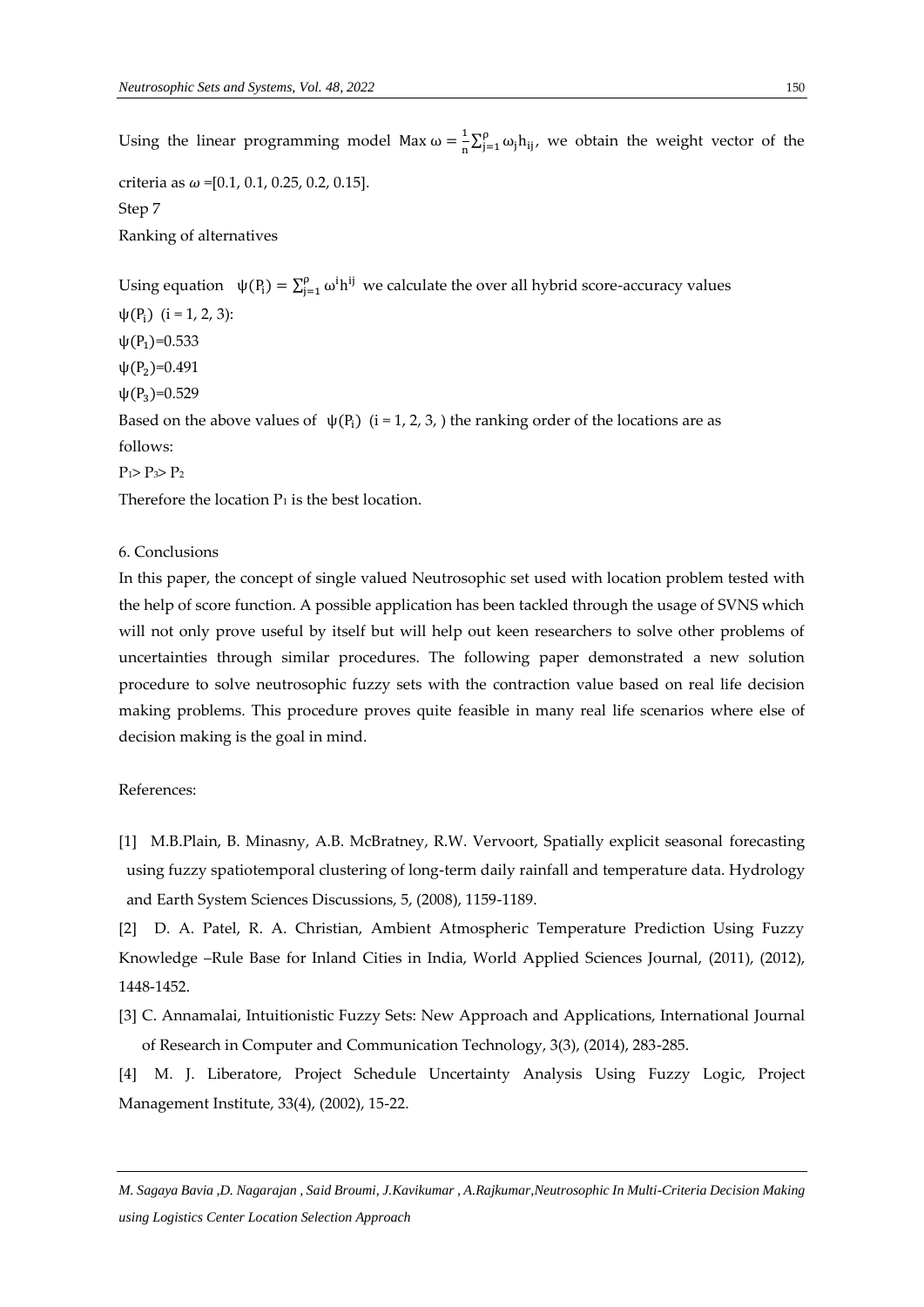- [6] F. Smarandache, Types of Neutrosophic Graphs and neutrosophic Algebraic Structures together with their Applications in Technology, seminar, UniversitateaTransilvania din Brasov, Facultatea de Design de ProdussiMediu, Brasov, Romania 06 June (2015).
- [7] S. Broumi, M. [Talea,](http://ieeexplore.ieee.org/search/searchresult.jsp?searchWithin=%22Authors%22:.QT.Broumi%2C%20S..QT.&newsearch=true) A. Bakali, F. [Smarandache,](http://ieeexplore.ieee.org/search/searchresult.jsp?searchWithin=%22Authors%22:.QT.Smarandache%2C%20F..QT.&newsearch=true) Single Valued Neutrosophic Graphs, Journal of New Theory, N 10, (2016), pp. 86-101.
- [8] S. Broumi, M. [Talea,](http://ieeexplore.ieee.org/search/searchresult.jsp?searchWithin=%22Authors%22:.QT.Broumi%2C%20S..QT.&newsearch=true) A. Bakali, F. [Smarandache](http://ieeexplore.ieee.org/search/searchresult.jsp?searchWithin=%22Authors%22:.QT.Smarandache%2C%20F..QT.&newsearch=true), "On Bipolar Single Valued Neutrosophic Graphs," Journal of New Theory, N11,( 2016), pp.84-102.
- [9] S. Broumi, M. [Talea,](http://ieeexplore.ieee.org/search/searchresult.jsp?searchWithin=%22Authors%22:.QT.Broumi%2C%20S..QT.&newsearch=true) A. Bakali, F. [Smarandache,](http://ieeexplore.ieee.org/search/searchresult.jsp?searchWithin=%22Authors%22:.QT.Smarandache%2C%20F..QT.&newsearch=true) Interval Valued Neutrosophic Graphs, SISOM & ACOUSTICS ( 2016), Bucharest 12-13 May, pp.79-91.
- [10] S. Broumi, A. Bakali, M, Talea, and F, Smarandache, Isolated Single Valued Neutrosophic Graphs. Neutrosophic Sets and Systems, Vol. 11, (2016), pp.74-78.
- [11] S. Broumi, F. Smarandache, M. Talea and A. Bakali, An Introduction to Bipolar Single Valued Neutrosophic Graph Theory. Applied Mechanics and Materials, vol.841,( 2016), pp.184-191.
- [12] J. Ye, Single-Valued Neutrosophic Minimum Spanning Tree and Its Clustering Method, Journal of Intelligent Systems 23(3), (2014), pp. 311–324.
- [13] S. A. Hajare, P. A. Satarkar, S. P. Pawar, Fuzzy based approach for weather advisory system, IOSR Journal of Computer Engineering, 17(3), (2015), 90-95.
- [14] R. Rajkumar, A. J. Albert, D. Chandrakala, Weather Forecasting using Fuzzy Neural Network (FNN) and Hierarchy Particle Swarm Optimization Algorithm (HPSO), Indian Journal of Science and Technology, 18(12), (2015), 1-8.
- [15] S. Broumi, A. Bakali, M. Talea, F. Smarandache, A. Dey and L. Son, Spanning Tree Problem with Neutrosophic Edge Weights, Procedia Computer Science, Vol. 127, (2018), pp. 190-199.
- [16] A. Dey, S. Broumi, L.H. Son, A. Bakali, M.Talea and F. Smarandache, A new algorithm for finding minimum spanning trees with undirected neutrosophic graphs, Granular Computing, (2018), pp. 1-7.
- [17] M. Abdel-Basset & M. Mohamed, The role of single valued neutrosophic sets and rough sets in smart city: imperfect and incomplete information systems. Measurement, 124, (2018),47-55.
- [18] S. Alias, D. Mohamad, Review on Neutrosophic Set and Its Development, Discovering Mathematics, 39(2), (2017), 61-69.
- [19] O. S. Arabeyyat, Long-Term Weather Elements Prediction in Jordan using Adaptive Neuro-Fuzzy Inference System (ANFIS) with GIS Techniques, International Journal of Advanced Computer Science and Applications, 9(2),( 2018), 84-89.
- *M. Sagaya Bavia ,D. Nagarajan , Said Broumi, J.Kavikumar , A.Rajkumar,Neutrosophic In Multi-Criteria Decision Making using Logistics Center Location Selection Approach*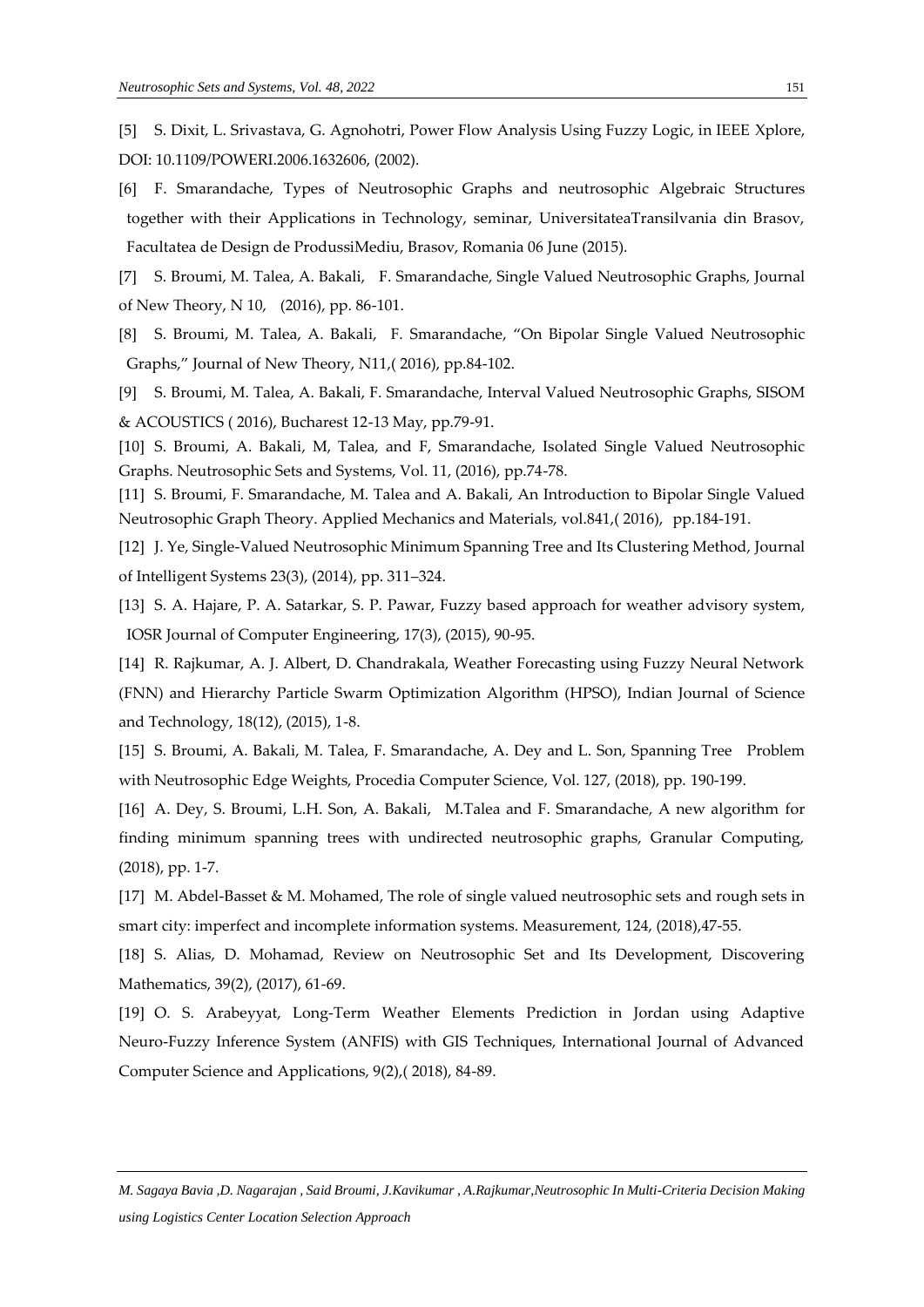[20] S. Broumi, A. Bakali, M. Talea, F. Smarandache, V. Ulucay, M. Sahin, A. Dey, M. Dhar, R. P. Tan, A. Bahnasse, S. Pramanik, Neutrosophic Sets: An Overview, New Trends in Neutrosophic Theory and Applications, II, (2018), 403-434.

[21] D. Nagarajan, M. Lathamaheswari, S. Broumi and J. Kavikumar, A new perspective on traffic control management using triangular interval type-2 fuzzy sets and interval neutrosophic sets. Operations Research perspectives, Article in Press. https://doi.org/10.1016/j.orp.2019.100099 [22] S. Broumi, M. Talea, A. Bakali, F. Smarandache and S.K. Patro, Minimum Spanning Tree Problem with Single-Valued Trapezoidal Neutrosophic Numbers, Advances in Intelligent Systems and Computing, Vo. 857, (2019), pp. 93-105.

[23] S. Broumi, M. [Talea,](http://ieeexplore.ieee.org/search/searchresult.jsp?searchWithin=%22Authors%22:.QT.Broumi%2C%20S..QT.&newsearch=true) F. [Smarandache](http://ieeexplore.ieee.org/search/searchresult.jsp?searchWithin=%22Authors%22:.QT.Smarandache%2C%20F..QT.&newsearch=true) and A. Bakali, Single Valued Neutrosophic Graphs: Degree, Order and Size. IEEE International Conference on Fuzzy Systems (FUZZ), (2016), pp.2444-2451.

[24] S. Broumi, M. Talea, A. Bakali and F. Smarandache, Application of Dijkstra algorithm for solving interval valued neutrosophic shortest path problem, IEEE Symposium Series on Computational Intelligence, (2016), pp.1-6.

[25] S. Broumi, A. Bakali, M. Talea, F. Smarandache and V. Ulucay , Minimum Spanning Tree in Trapezoidal Fuzzy Neutrosophic Environment, 8 th International Conference on Innovations in Bio-Inspired Computing and Applications, (2017), pp. 25-35.

[26] M. Mullai, S. Broumi, A. Stephen, Shortest Path problem by minimal spanning tree algorithm using bipolar neutrosophic numbers, International Journal of Mathematics Trends and Technology, Vol. 46, No. 2,(2017), pp.80-87.

[27] S. Broumi, A. Bakali, M. Talea, F. Smarandache and P.K. Kishore Kumar, A new concept of matrix algorithm for MST in undirected interval valued neutrosophic graph, Chapter in book- Neutrosophic Operational Research, Vol. II, (2017), ISBN: 978-1-59973-537.

[28] Surapati Pramanik,Shyamal Dalapati, Tapan Kumar Roy "Logistics Center Location Selection Approach Based on Neutrosophic Multi-Criteria Decision Making", New Trends in Neutrosophic Theory and Application (2016) pp.161-174

[29] S.Gomathy,D. Nagarajan,S. Broumi, M.Lathamaheswari, Plithogenic [sets and their application](http://fs.unm.edu/NSS/PlithogenicSetsAndTheirApplication30.pdf)  [in decision making,](http://fs.unm.edu/NSS/PlithogenicSetsAndTheirApplication30.pdf) Neutrosophic Sets and Systems, vol. 38, 2020, pp. 453-469. DOI: 10.5281/zenodo.4300565

[30] Ganesan, K., Annamalai, U. & Deivanayagampillai, N. An integrated new threshold FCMs Markov chain based forecasting model for analyzing the power of stock trading trend. Financ Innov 5, 35 (2019).<https://doi.org/10.1186/s40854-019-0150-4>

[31] S. Broumi, D. Nagarajan, A. Bakali, M. Talea, F. Smarandache, M.Lathamaheswari, J. Kavikumar: [Implementation of Neutrosophic Function Memberships Using MATLAB](http://fs.unm.edu/NSS/Implementation%20of%20Neutrosophic%20Function.pdf)  [Program,](http://fs.unm.edu/NSS/Implementation%20of%20Neutrosophic%20Function.pdf) Neutrosophic Sets and Systems, vol. 27, 2019, pp. 44-52. DOI: [10.5281/zenodo.3275355](https://zenodo.org/record/3275355)

*M. Sagaya Bavia ,D. Nagarajan , Said Broumi, J.Kavikumar , A.Rajkumar,Neutrosophic In Multi-Criteria Decision Making using Logistics Center Location Selection Approach*